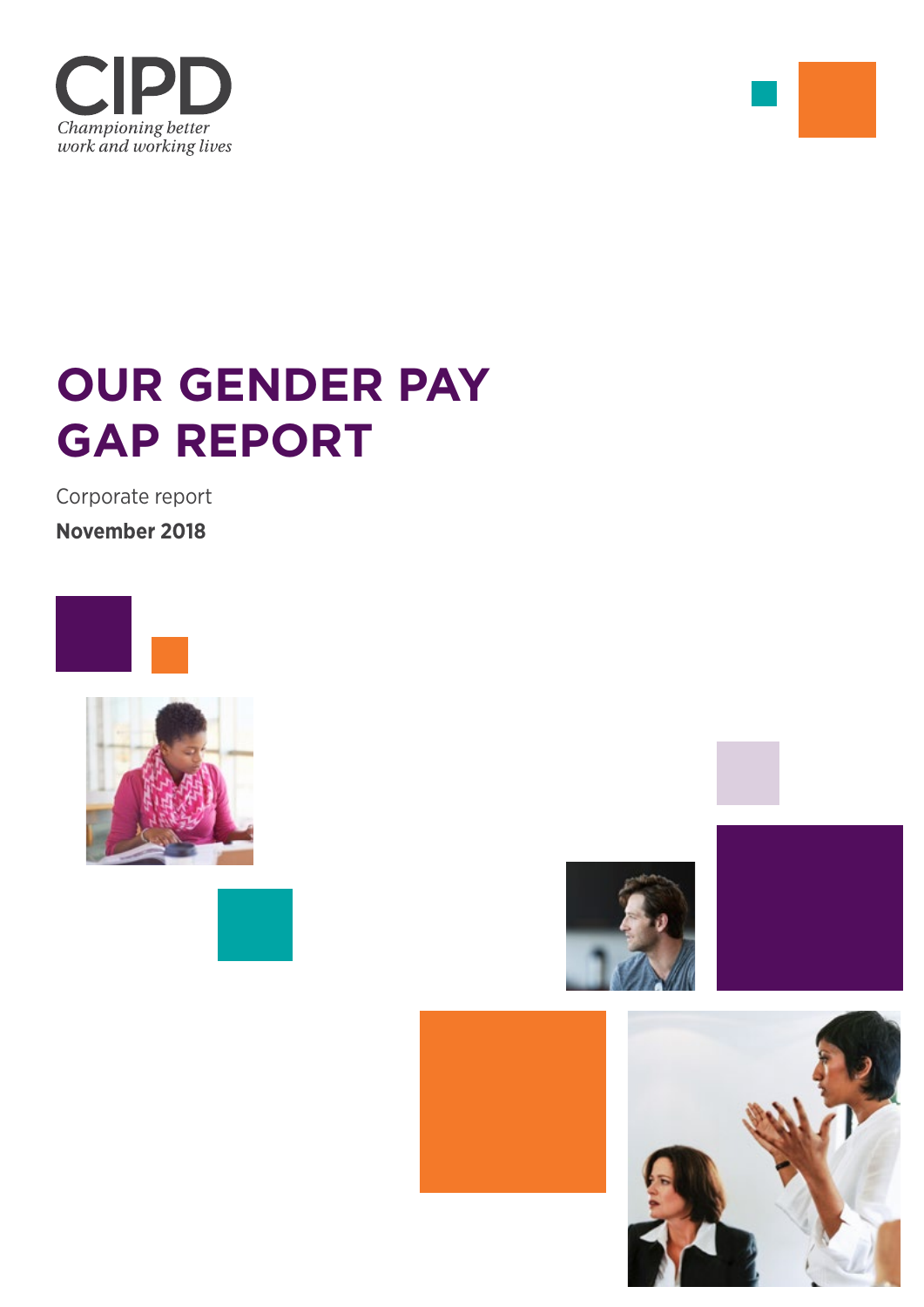# **Contents**

# OUR GENDER PAY GAP REPORT

| 1           | <b>OUR GENDER PAY GAP REPORT</b>                                                                                                                                                                                                                                                                                                                                                                                                                                                                               |  |  |  |
|-------------|----------------------------------------------------------------------------------------------------------------------------------------------------------------------------------------------------------------------------------------------------------------------------------------------------------------------------------------------------------------------------------------------------------------------------------------------------------------------------------------------------------------|--|--|--|
| $\mathbf 2$ | 3<br>1 Our gender pay gap report - Introduction                                                                                                                                                                                                                                                                                                                                                                                                                                                                |  |  |  |
| 3           | 2 Gender pay gap reporting - An overview<br>$\overline{4}$                                                                                                                                                                                                                                                                                                                                                                                                                                                     |  |  |  |
| 4           | 3 The CIPD's pay journey<br>$\overline{4}$                                                                                                                                                                                                                                                                                                                                                                                                                                                                     |  |  |  |
|             | 5<br>4 Taking action - The year in review                                                                                                                                                                                                                                                                                                                                                                                                                                                                      |  |  |  |
| 5           | 9<br>5 Our year two data explored                                                                                                                                                                                                                                                                                                                                                                                                                                                                              |  |  |  |
| 6           | 13<br>6 Chief executive's perspective: Peter Cheese                                                                                                                                                                                                                                                                                                                                                                                                                                                            |  |  |  |
| 7           | 14<br>7 Our wider work on pay and transparency                                                                                                                                                                                                                                                                                                                                                                                                                                                                 |  |  |  |
|             | The CIPD is the professional body for HR and people development. The not-<br>for-profit organisation champions better work and working lives and has been<br>setting the benchmark for excellence in people and organisation development<br>for more than 100 years. It has 150,000 members across the world, provides<br>thought leadership through independent research on the world of work, and offers<br>professional training and accreditation for those working in HR and learning and<br>development. |  |  |  |
|             | Our gender pay gap report                                                                                                                                                                                                                                                                                                                                                                                                                                                                                      |  |  |  |

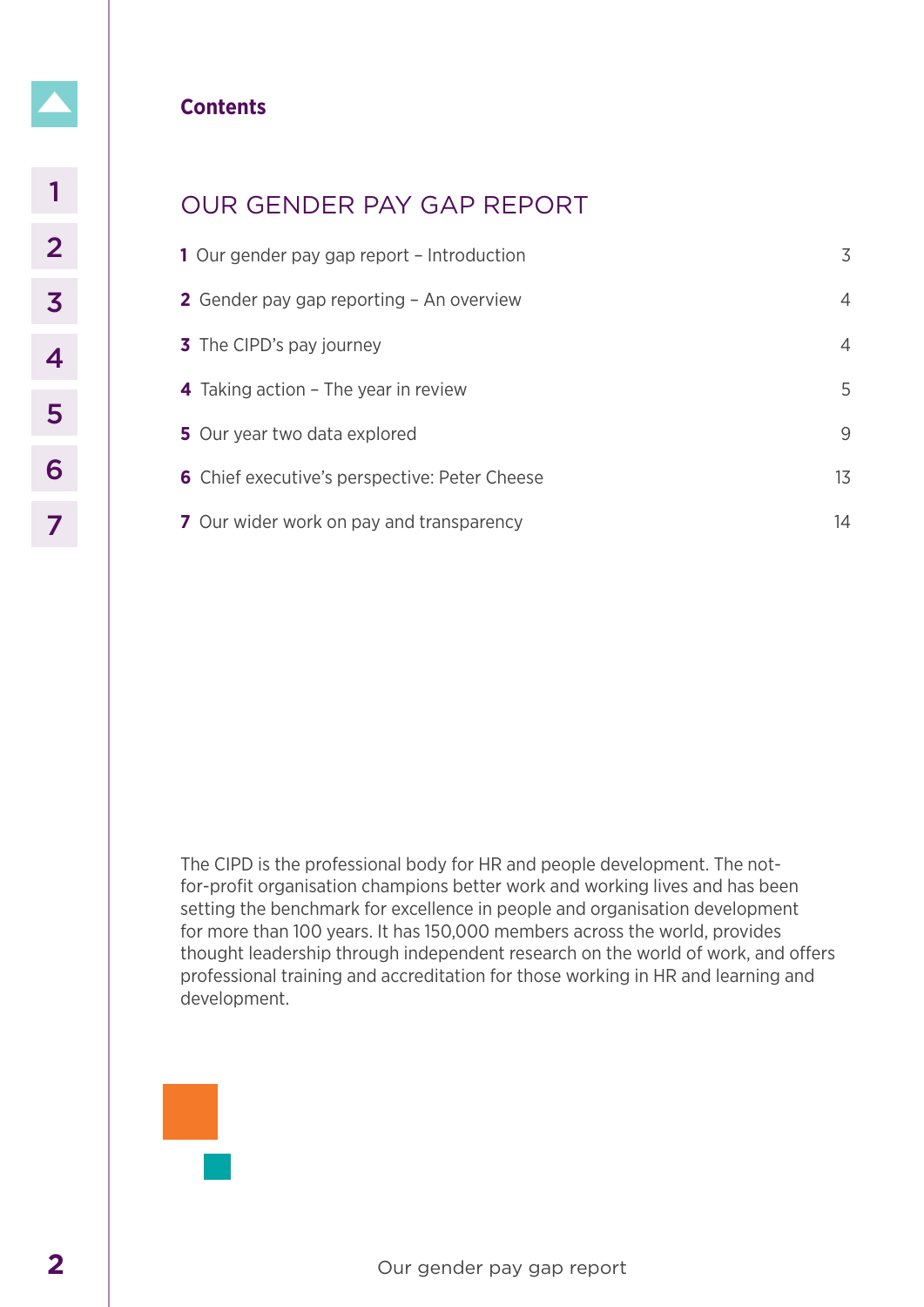# **1 Our gender pay gap report – Introduction**

The CIPD is committed to championing better work and working lives and we recognise that fairness, inclusion and opportunity are at the heart of this important agenda.

We explore this through our work as the professional body for HR and people development, but it's also a fundamental part of our own culture.

We want the CIPD to be a place where our people can bring their whole selves to work and that means making a consistent effort to attract as diverse a candidate base as possible. It means ensuring that we are creating opportunities so that people can move through their career in a way that works for them. But it also means that we have the right systems in place so progression and pay are fair for everyone.

Gender pay gap reporting has helped us, and UK businesses as a whole, shine a light on some of the organisational and societal factors that contribute to the gender pay gap.

It has also confirmed that good intentions are not enough, and that organisations need to be making a consistent effort to understand and monitor their pay and progression activities. People professionals have a key part to play in this but this also needs to be front of mind for business leaders and line managers as well. We must all look to be principlesled, evidence-based and outcomes-driven in our approach to people management. That's why, in this second year of mandatory gender pay gap reporting, we're proud to share the journey that we have been on at the CIPD and the steps we have taken to ensure we're in a strong position to narrow our gender pay gap. IVe explore this through our work as the professional body for but it's also a fundamental part of our cown culture.<br>
We want the CPD to be a place where our people can bring that means making a consistent effort to attan

We have strengthened our training for line managers, introduced new tools to help heads of department make and monitor pay decisions and we have continued to champion flexible working across our workforce. These steps, and other actions we have taken, are a positive foundation for the future growth of the CIPD and confirm our commitment to our people.



**Declaration**

I confirm that our data has been calculated according to the requirements of the **Equality Act 2010** (Gender Pay Gap Information) Regulations 2017.

**Brad Taylor**, Director of People, CIPD







## **Declaration**

I confirm that our data has been calculated according to the requirements of the **Equality Act 2010** (Gender Pay Gap Information) Regulations 2017.

 $Q$ 

**Louise Fisher**, Chair of the CIPD Board



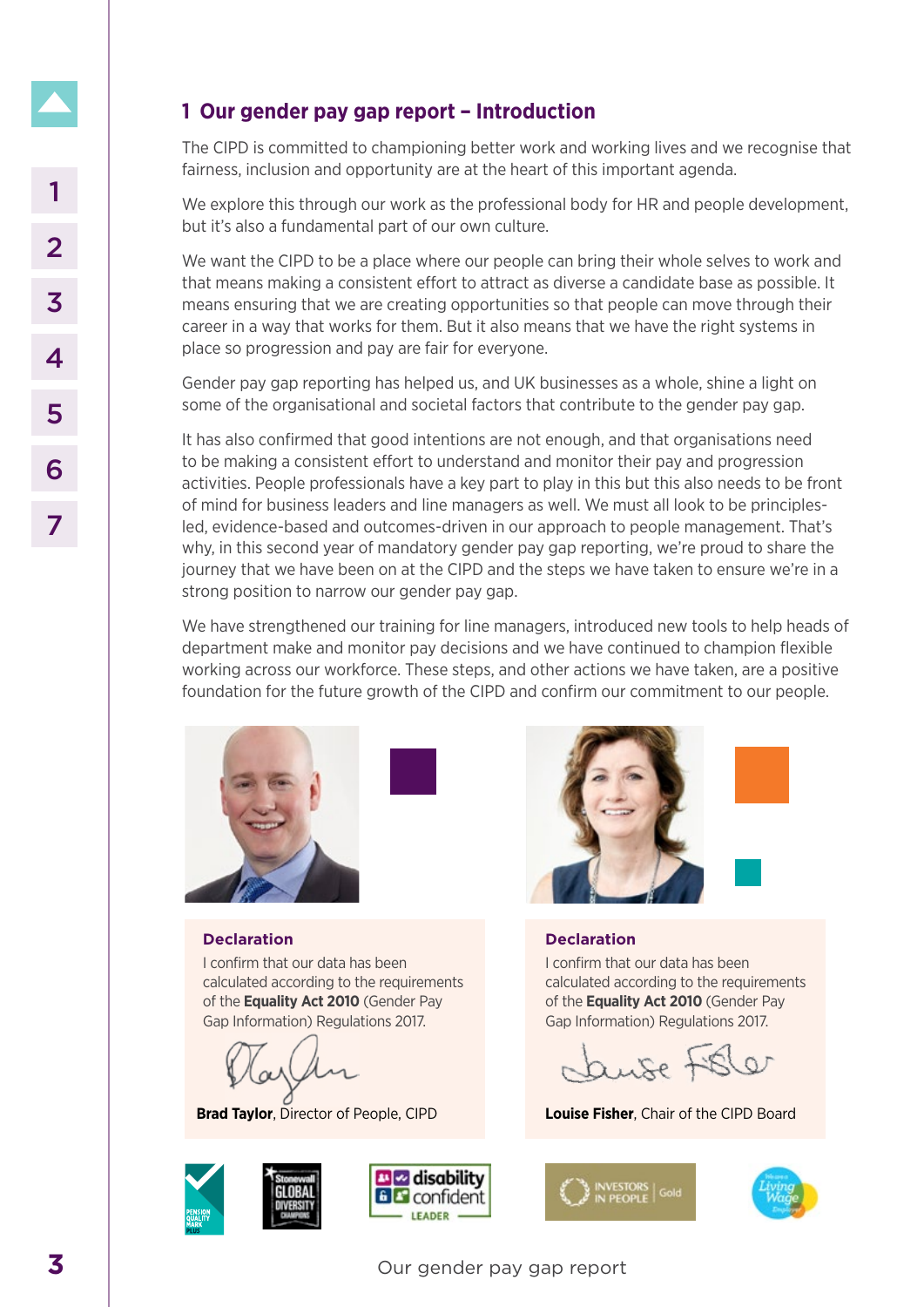# **2 Gender pay gap reporting – An overview**

As of April 2017, public, private and voluntary sector organisations with 250 or more employees have to report on their gender pay gaps annually, using six different measures:

- **• Mean gender pay gap:** The difference between the mean hourly rate of pay of male fullpay relevant employees and that of female full-pay relevant employees.
- **• Median gender pay gap:** The difference between the median hourly rate of pay of male full-pay relevant employees and that of female full-pay relevant employees.
- **• Mean bonus gap:** The difference between the mean bonus pay paid to male relevant employees and that paid to female relevant employees.
- **• Median bonus gap:** The difference between the median bonus pay paid to male relevant employees and that paid to female relevant employees.
- **• Bonus proportions:** The proportions of male and female relevant employees who were paid bonus pay during the relevant period.
- **• Quartile pay bands:** The proportions of male and female full-pay relevant employees in the lower, lower-middle, upper-middle and upper quartile pay bands.

The aim of gender pay gap reporting is to show how large the pay gap is between an organisation's male and female employees. The data must be published on the employer's own website and a government website, and the intention is to encourage employers to take action to reduce or eliminate their gender pay gaps in order to create fairer, more inclusive workplaces.

Taking a 'snapshot' of this data on a set date, as required by regulation, creates a level playing field for all reporting organisations, but a snapshot may also mask the fluidity of gender pay gaps. Gender pay gaps can fluctuate from month to month and across pay quartiles depending on changes to headcount. It's important to monitor the gender pay gap across the year, and not just on the snapshot date. Doing so gives an organisation a better understanding of what drives its gender pay gap figure at any given time, and in turn, how it can be reduced. **4 Examplementary pays:** The difference between the mean to pay relevant employees and that of female full-pay relevant employees and that of female full-pay relevant employees and that of female full-pay relevant employ

# **3 The CIPD's pay journey**

In recent years, the CIPD has explored and introduced a number of practices to ensure there is pay equality across our organisation. Between 2016 and 2017, we undertook an extensive salary review to ensure that pay processes and outcomes are fair at every level of our organisation. Gender pay gap reporting provides a further opportunity to build on many of the policies and practices that we already have in place, and to enhance key elements of our culture, such as flexible working.

In this report we describe what we've been doing more recently to ensure pay fairness and address our gender pay gap.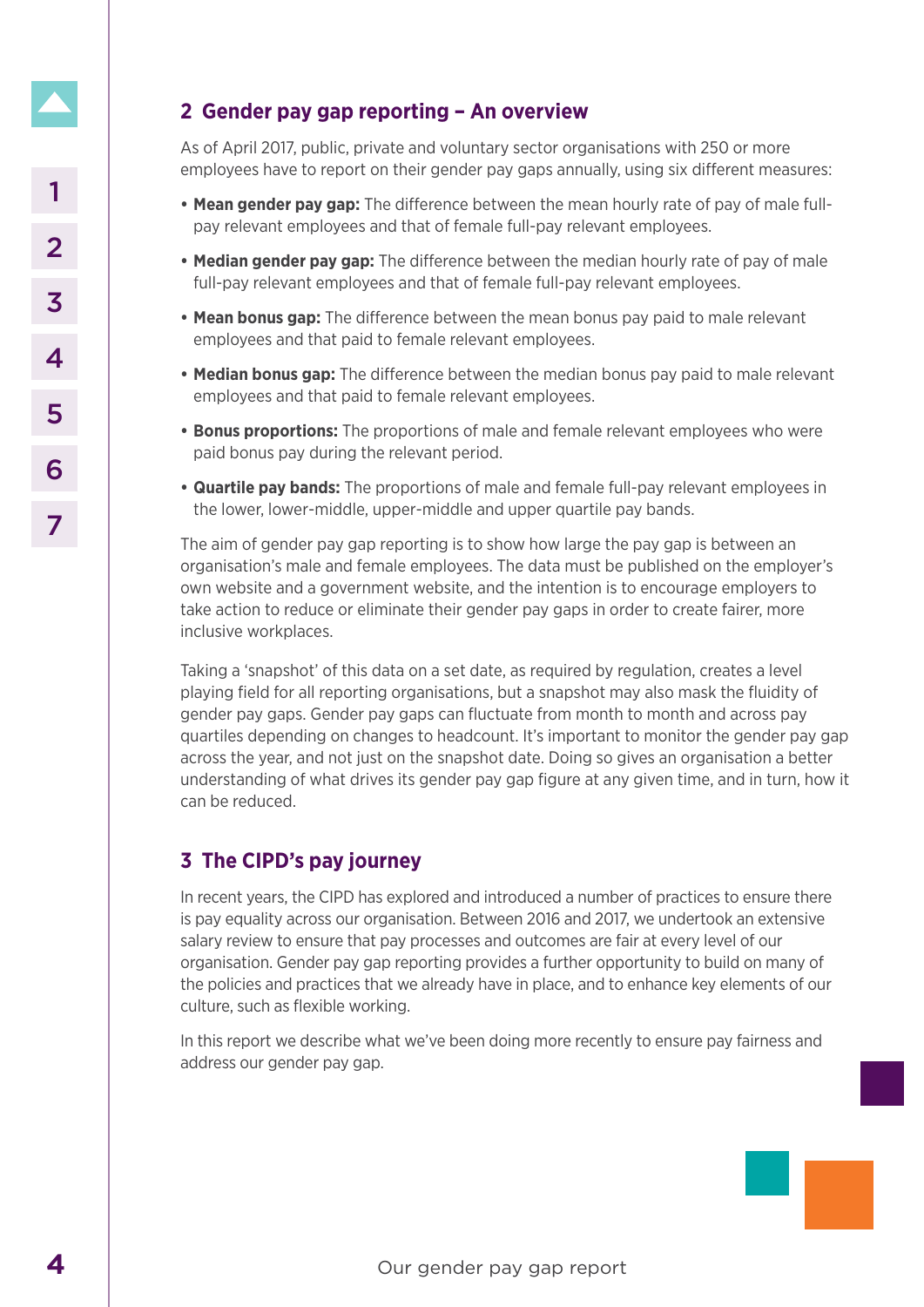# **4 Taking action – The year in review**

In our first gender pay gap report, which was published in November 2017, we prioritised three areas for action to reduce our gender pay gap. Here we report on our progress for each area and how we are building on our 2017 plan in order to encourage further progress towards our goal of reducing the CIPD's gender pay gap.

# **Improved analysis capability**

## **We committed to:**

- Building gender pay gap analysis into the tools our department heads use when they complete their annual pay reviews.
- Using these tools to monitor pay, enabling us to take action to ensure there is no bias towards either gender from the point of recruitment right through to salary conversations and progression opportunities.



## **Our progress towards this goal:**

- We created tools that help our department heads to monitor pay equality within their departments, and to enable managers to see the potential impact of pay decisions before those decisions are made. We introduced these tools in July 2018, so the impact of this change should be reflected in our 2019 gender pay gap reporting data.
- We are being more transparent and publishing our pay ranges for each role so employees, line managers and department heads have a clear indication of how individuals can progress within their salary band.
- As part of our transparency around pay, we continue to clearly display a narrow salary range in all our recruitment advertisements. This helps to set candidates' expectations and reduces the potential of importing pay inequalities from previous employment.
- Our narrow salary ranges reduce the likelihood of pay inequality within job families.





#### **Melanie Bellis**

# **Head of Customer Services and Operations**

'I've always felt that I've had the opportunity to progress and I've known what I need to deliver to do well. I work compressed hours, doing 10 days in nine which helps me to have interests outside of work. In my spare time I'm an artist, it's a big part of who I am and having compressed hours gives me a full wage but it's also created space for me and helps to bring balance to my life. I get a lot of support at work for my creative efforts and while I'm already motivated, this extra layer of support and flexibility helps me bring a better self to work. At the CIPD I manage at team of 50 people and have found the new tools that we have to monitor pay really useful. It's about fairness and having sound data to make decisions on. By having checks and balances in place, I'm confident that I'm making the right decisions as a manager.' 1<br>
each are and thow we are building on our 2017 plan in order towards our goal of reducing the CIPD's gender pay gap.<br> **1997**<br> **Example of any gap report of the control control control control control control control cont**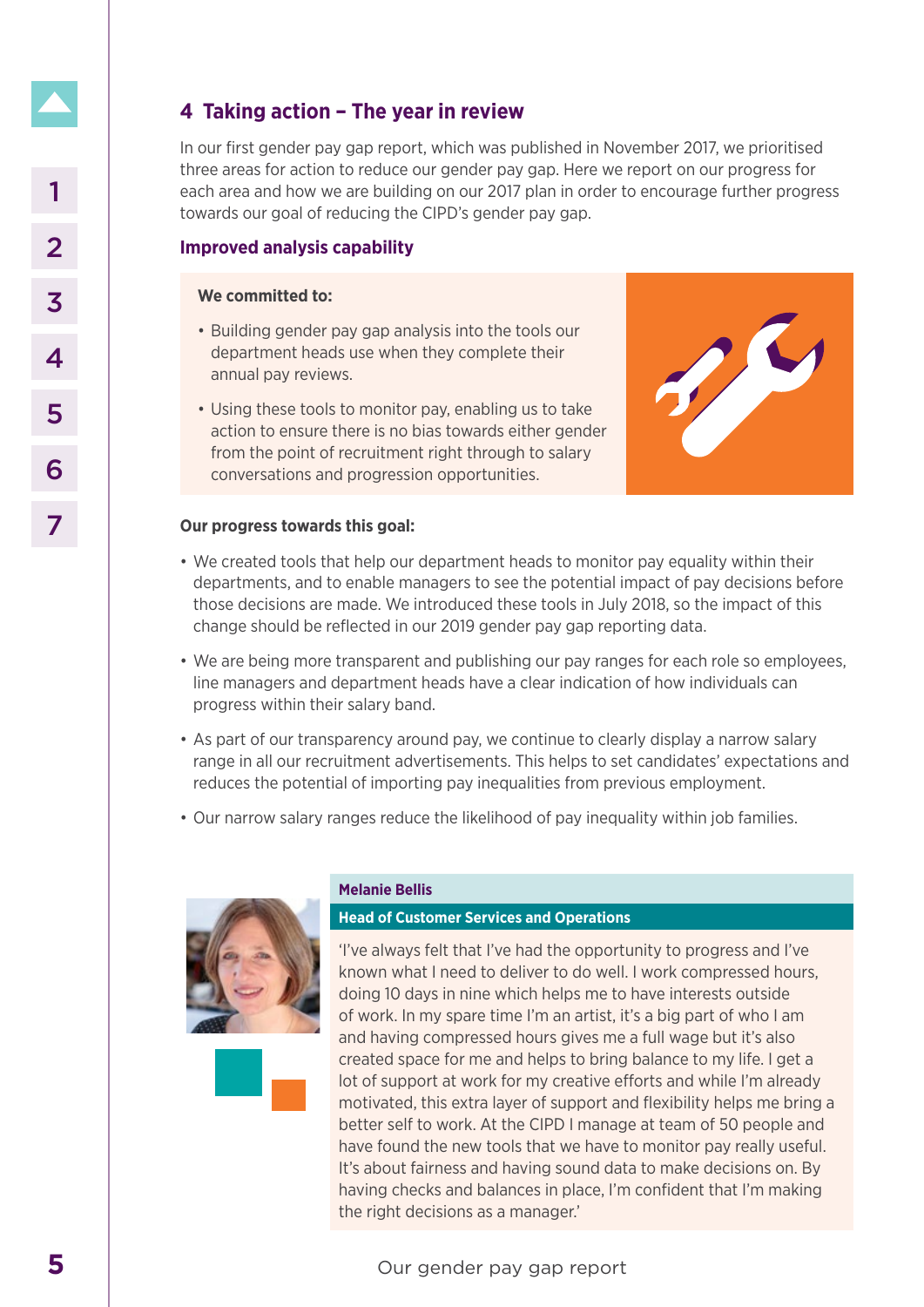#### **We committed to:**

• Explore how we can attract more men into our organisation to create better gender balance at all levels.



### **Our progress towards this goal:**

- We have continued rolling out our internal unconscious bias training, which addresses how bias can impact recruitment and pay award decisions. Initially this training was voluntary, but we are now making it part of our mandatory *Leading the Way* training for line managers, to ensure any potential for bias is reduced in hiring and pay decisions as well as more generally in workplace practices.
- All of our recruitment advertisements are put through specialist software that ensures they only carry gender-neutral language in order to appeal to both men and women.
- We are exploring the potential for name-blind CVs to become standard practice in our recruitment activities from 2019/20. This would decrease the potential for bias on the grounds of the gender, age and ethnicity of job applicants.
- We are exploring recruitment training for all of our line managers to ensure that good practice is being applied across the organisation when hiring decisions are being made. This includes unconscious bias training and supporting managers' knowledge of the CIPD's pay policies, ensuring that offers negotiated with new employees adhere to the controls we have in place.



#### **Ian Naylor**

### **Head of Legal**

'I asked for my flexible working arrangement shortly after I started, after learning that my manager was doing the same. I realised that this would be perfect to relieve the child care pressures my wife and I were feeling. It was all very straightforward to arrange and my line manager and the organisation in general were very supportive.

'Working shorter hours each day means I can pick my daughter up from the school bus and be around in the evenings to help both her and my son with homework. More recently, I've used our allocated parental leave to be around a bit more in the school holidays and to help my son study for his GCSEs, which has been invaluable. Being able to work flexibly has really helped with my peace of mind and helped me to cope with parts of my personal life that often overlap with work.' **Explore the set of the set of the set of the set of the set of the set of the set of the set of the set of the set of the set of the set of the set of the set of the set of the set of the set of the set of the set of the**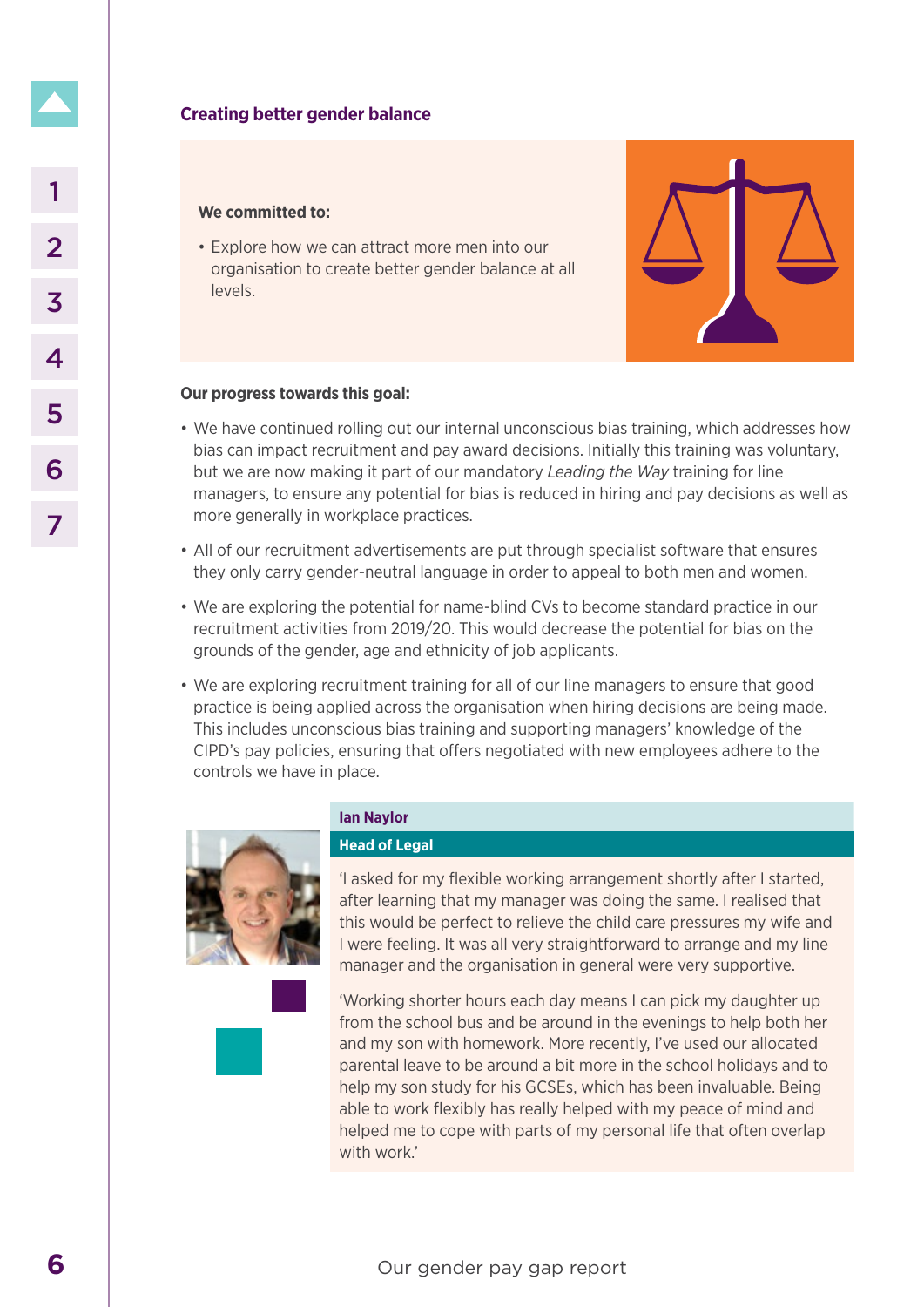# **Encouraging flexible working**

### **We committed to:**

• Continue to actively encourage flexible working across our organisation, in every role, at every level, to ensure that our people have the opportunity to work in a way that works best for them. We recognise that flexible working is a goal in its own right, but we think it can contribute to a narrowing of the gender pay gap by enabling men and women to balance working life with family commitments. **7** Continue to actively encourage flexible working across<br>
and room proports at the comportatively cells at the composite that whose best determ. We recognize that feating<br>
working is a goal in its when this turb we think



## **Our progress towards this goal:**

- We continue to champion flexible working across the organisation, having refreshed our flexible working policy in June 2018 to encourage more informal arrangements between our people and line managers. We have also introduced a strapline in recruitment advertisements to encourage recruiting managers and candidates to talk about flexible working as part of our hiring process. Although this won't be reflected in our 2018 gender pay gap data, it should have a positive impact on next year's gender pay gap figures.
- Creating a more agile and collaborative work environment is a key part of our people strategy. In 2018/19 we are putting a particular focus on how we can further enable flexible working right across our business through the application of technology and will be consulting with the CIPD workforce as part of our decision-making process.
- A significant portion of our learning and development (L&D) activities are accessed via online training modules, which means that our workforce can easily access L&D tools and activities whatever their working hours or location, all of which can contribute to their progression at work.



#### **Nichole Higgins**

### **Volunteering and Systems Officer**

'I work full-time hours but I'm able to work flexibly as needed in order to help with childcare for my three grandchildren. My son and his wife needed a lot of support from me over the last three years, as the twins were very ill when they were born. Often, I'd need to leave early or come in late to help with care or hospital appointments. My line manager was hugely supportive during this time, and that support and being able to work flexibly meant the world to me.

'There is a blur between work and life; you don't stop worrying when you walk out the door. Knowing that I had that support meant I could carry on with my job while supporting my family – it gave me peace of mind, which made me want to work harder in my role. Women can often feel the pressure of balancing work and family life, but we can do both, and inclusive workplaces can help us to achieve this.'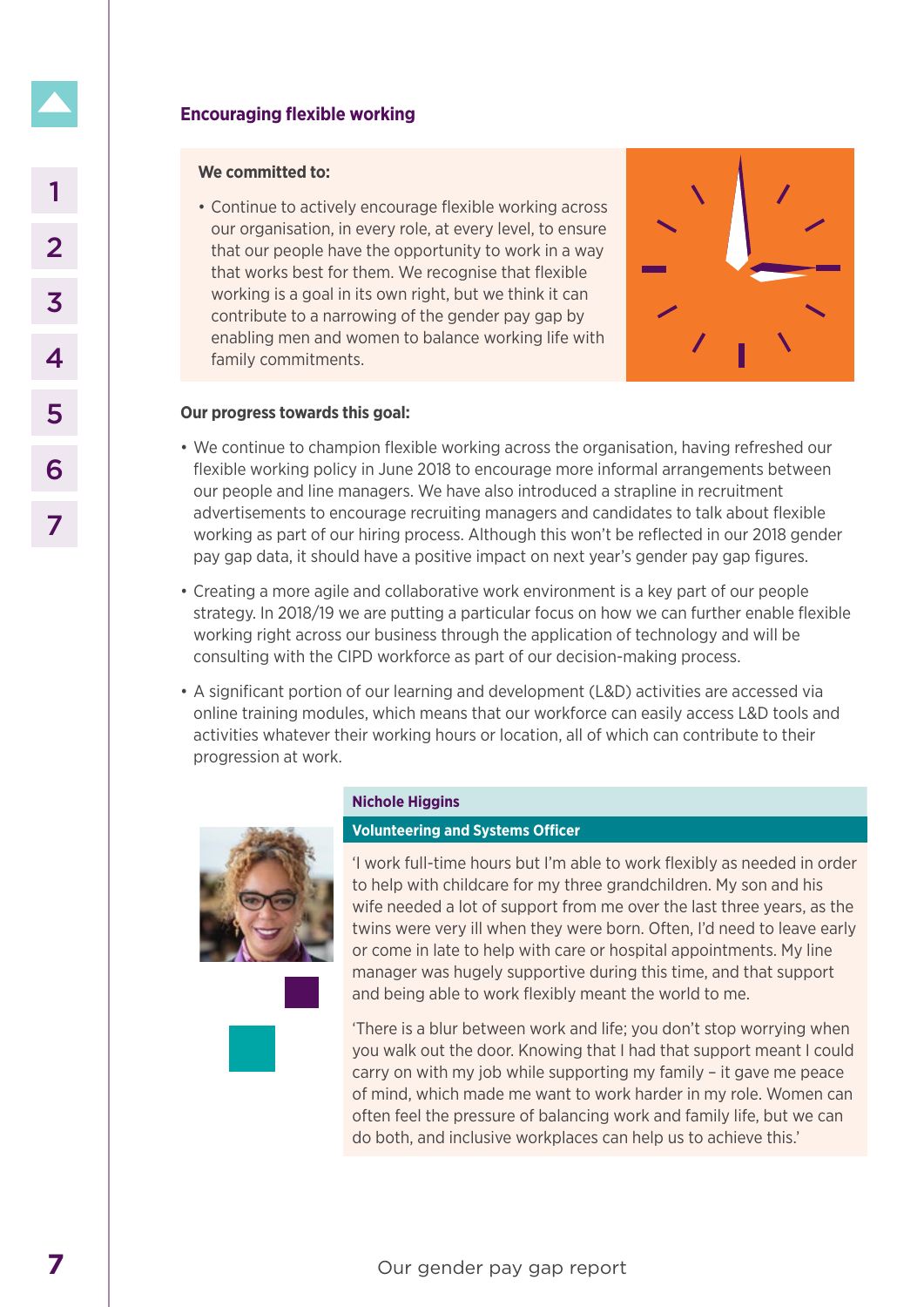

#### **Gerwyn Davies**

#### **Senior Labour Market Adviser**

'Since starting a family I've chosen to work compressed hours, doing a nine-day fortnight. Having that additional day at home improves my mental well-being and puts me in a more positive frame of mind at work and at home. When our son was born, I took shared parental leave and the experience was transformative in many ways. Being able to spend that time with him and build our relationship was hugely important to me and I'm taking shared parental leave again for our second child. **8** Since starting a family live chosen to my consider a principal and technical burst and the propertience was transfer and the work and at home. Who are some that in the starting the pay support that in the temperature o

'I felt relaxed about taking time out of work. I didn't feel that it would impede my career prospects in any way as I had such a supportive line manager who actively encouraged it. I really value that the CIPD and my line manager value the quality of my outputs rather than the number of hours I'm working or time spent in the office. I'm working in a way that works for me, my family and the organisation.'



**Holly Ivins**

#### **Law Content Analyst**

'I decided to return to work part-time after starting a family so I could continue my career but also have a good work–life balance. Happily, the organisation as a whole were really supportive of my decision, and continue to be. If there are days when I need to leave early to pick my daughter up, I know that I can make the time up at another date without being judged, as it's normal that people work flexibly here, and not just for childcare reasons.

'Adjusting to working three days a week was challenging, but my team has been brilliant. We all have different working arrangements and we've learned to make it all work. I'm also part of our internal Working Parents and Carers Group, where we can talk about big stuff like career progression through to "I've already been awake for five hours and its only 9am." It's vital to be able to bring your whole self to work and it's great that we have the right structure and attitude to support that.'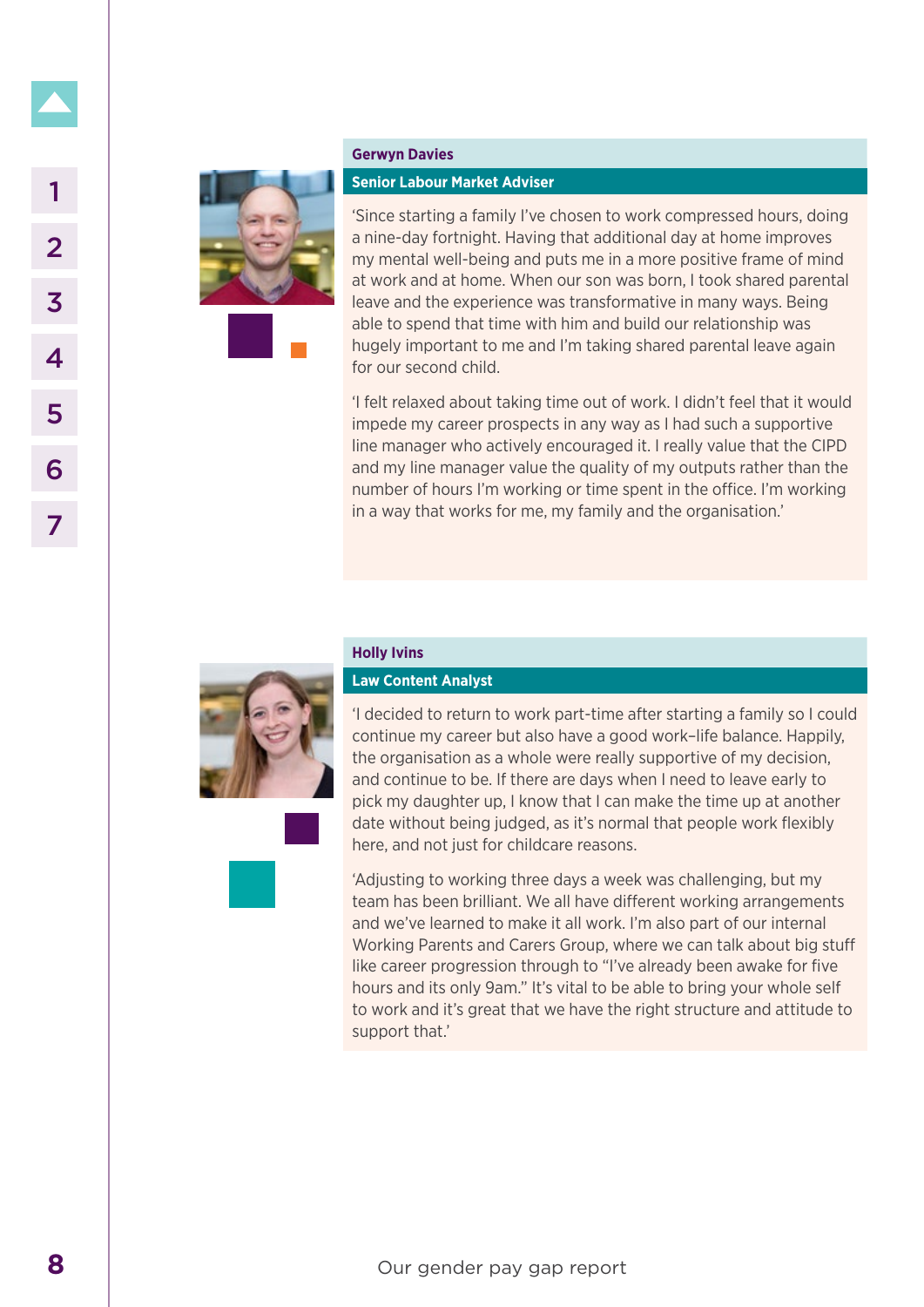# **5 Our year two data explored**

The CIPD's gender pay gap data was collected on 6 April 2018. At this time there were 296 employees within the CIPD workforce: 201 women and 95 men.

## **Women's earnings are lower by:**

|                                      | 2017  | 2018         | +/- percentage<br>points |
|--------------------------------------|-------|--------------|--------------------------|
| <b>Mean</b> gender pay in hourly pay | 14.9% | <b>15.7%</b> | $+0.8$                   |
| Median gender pay in hourly pay      | 10.8% | 7.6%         | $-3.2$                   |

## **Mean gender pay gap**

If we add together all the hourly pay rates that women earn, divide by the number of women and then compare that with the same calculation for men, we find that women receive 15.7% an hour less than men. This is an increase of 0.8 percentage points from our 2017 figure. We believe this slight increase is largely due to changes made to the makeup of the CIPD's senior leadership team, and this is also reflected in our upper pay quartile figures.

The CIPD's gender pay gap is largely concentrated in the upper pay quartile. As a comparatively small organisation, the CIPD chief executive's salary has a big impact on our overall gender pay gap. A quarter (26%) of the CIPD's mean gender pay gap is accounted for by our chief executive. If he were to be excluded from the analysis, the mean gender pay gap would fall by 4.1 percentage points, from 15.7% to 11.6%. As a comparison, our 2017 mean would drop by 4.6 percentage points from 14.9% to 10.3% when we remove our male chief executive from the calculations.

### **Mean**

When comparing average hourly wages (mean) women make 84p for every £1 that men make

### **Median**

When comparing average hourly wages (median) women make 92p for every £1 that men make

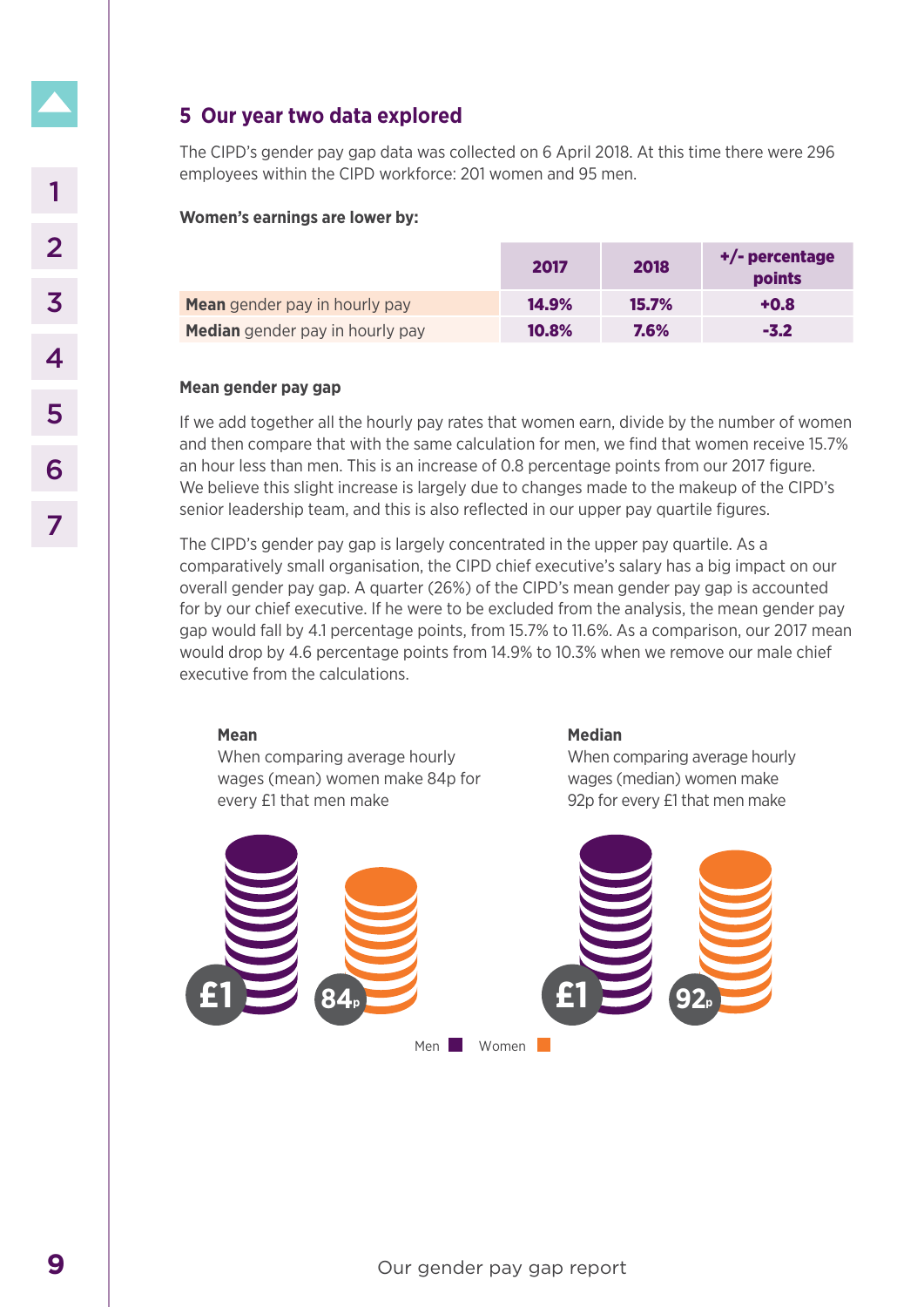# **Median gender pay gap**

If we rank all women by pay and rank all men by pay and then compare what the woman in the middle of the female pay range received with what the man in the middle of the male pay range received, we find the typical woman received 7.6% an hour less than the typical man. This is a decrease of 3.2 percentage points from our 2017 figure and we see this as a reflection of the changes we have put in place to reduce the risk of pay inequality across all levels of the organisation – in particular, the narrowing of pay ranges.

In July 2017 (after the 2017 snapshot date), we further benchmarked our UK and global salaries, bringing them more in line with the market median and narrowing the span of our salary range. This resulted in an exercise to bring those below the minimum level of the range up to at least the minimum and further restricting individual salary growth for individuals already above the range (largely due to historical inflationary increases year on year). This activity has created a positive impact on the CIPD's median gender pay gap as we now have greater controls over pay inequality in similar-sized jobs.

# **Our pay quartiles**

A pay quartile represents a quarter, or 25%, of the workforce, ranked by pay. The pay quartiles are then broken down by gender.

At our snapshot date, there were 201 women and 95 men in the CIPD. Although we have a predominantly female workforce, there are a greater proportion of men in the upper pay quartiles compared with a greater proportion of women in the lower pay quartiles.

This year's data shows an increase in the percentage of women in the lower pay quartile (7.7%) and a slight decrease in the number of women in the upper (–2.1%) and upper-middle pay (–2.3%) quartiles. In contrast, there was a decrease in the number of men in the lower pay quartile (–16.1%) and an increase in the number of men in the upper-middle (6.7%) and upper (2.8%) pay quartiles.



**Gender balance differences between our 2017 and 2018 reporting (%)**

(Figures in bars denote number of individuals affected)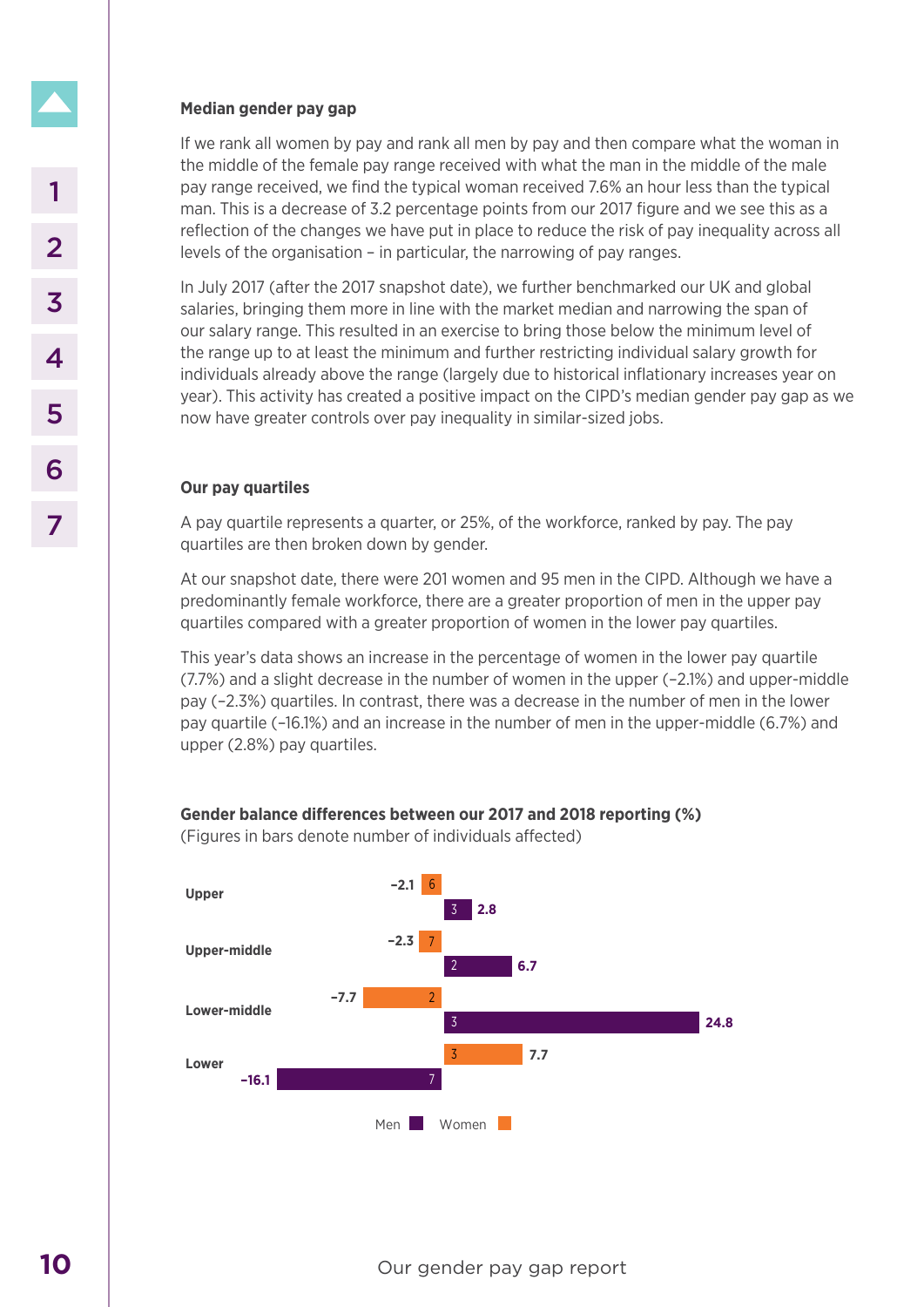To improve gender balance in our organisation, we have taken steps to make the CIPD attractive to as wide a range of candidates as possible. While we have increased the proportion of men in the organisation, this increase hasn't been evenly spread, with more men in the middle quartiles and fewer in the lowest quartile. There are also proportionately more women in the lower quartile, despite there being a strong female presence at every level of our organisation.



# **Number of men and women in each pay quartile**

**Proportion of men and women in each pay quartile (%)**

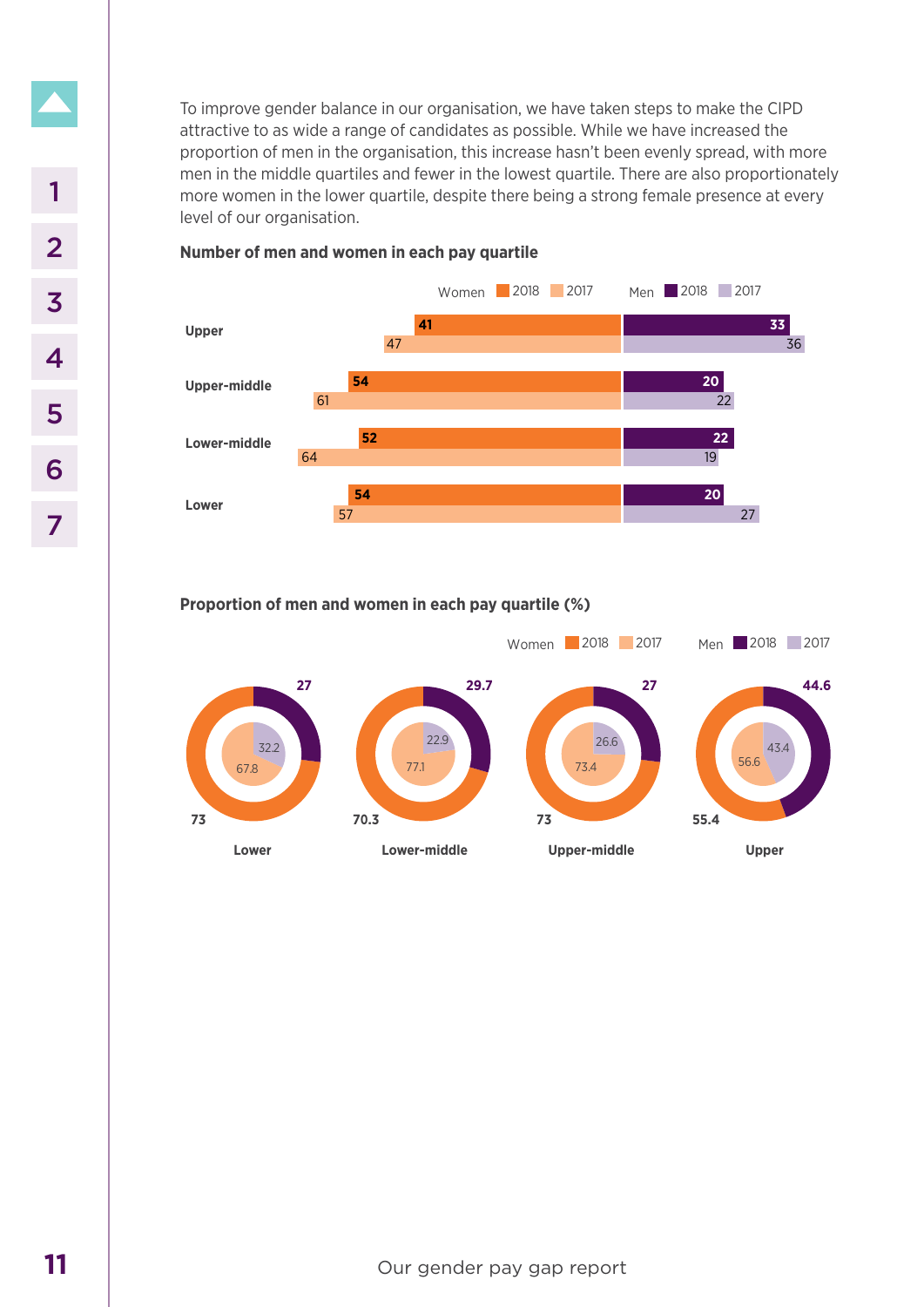

#### **Our bonus pay gap**

As part of our wider salary and bonus review in 2017, informed by insights from behavioural science regarding the ways in which employees respond to reward, we took the decision to remove annual bonuses linked to individual and organisational performance.

Instead, during our annual salary review, managers were given the discretion to award a small one-off payment to individuals who demonstrated outstanding performance and went the extra mile in their role.

As of April 2018, the snapshot date for this year's figures, 10.5% of men (compared with 85% in 2017), and 11.4% of women (compared with 87.0% in 2017) received one of these payments in the previous 12 months. However, half the men who received a payment were in the upper pay quartile, compared with just a fifth of women. This resulted in a bonus pay gap of 3.0% mean (down from 16.0% in 2017) and 30.0% median (up from 17.6% in 2017).

To help close our bonus and overall gender pay gap, our people strategy sets clear guidelines for managers making decisions about promotions, salary increases and one-off rewards. We give managers training to help reduce unconscious bias and provide them with market evidence to help guide their decisions. The people team also give managers a steer on appropriate reward mechanisms.



Regarding promotion and pay progression, as part of our people strategy we have also documented promotion guidelines. These clearly set out the criteria for decision-making on promotions and awarding salary increases outside the annualised salary review process – for instance, should the requirements of a department change to meet the needs of the organisation. This further demonstrates our commitment to use relevant controls within our pay practices that will act to narrow our gender pay gap.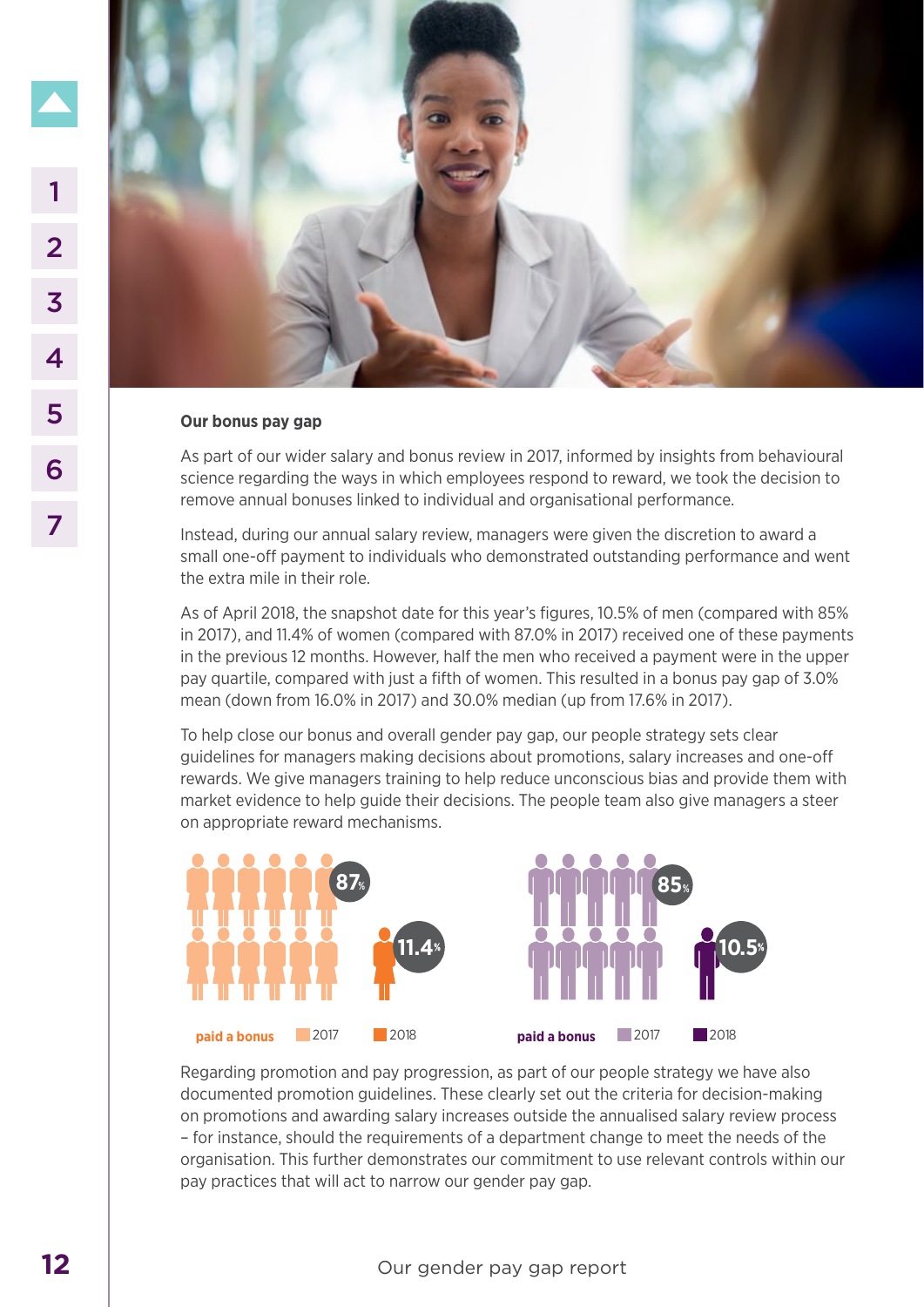

# **6 Chief executive's perspective: Peter Cheese**

We are committed to being a diverse and inclusive organisation, and understanding and improving our gender balance is an important part of this journey. Reducing our gender pay gap through a better gender balance across all levels of the organisation requires understanding and focus from leadership, the board and people managers across our business. It also requires us to continue to be evidence-based, with real insight on the makeup of our workforce, progression and pay differentials.

Around two thirds of our workforce is female, and we have around 50/50 balance of women and men in more senior roles. We are working hard to promote equality of opportunity for all people across the CIPD, and it is good to see a modest improvement in our overall median gender pay difference through the actions we are taking. We also need to ensure we are attracting men into more junior roles alongside supporting women into more senior roles.

In other activities, we are training all our people in understanding difference, and how to manage, treat, and develop people from all backgrounds. Promoting and making more of our flexible working opportunities, and encouraging open dialogue and a culture of trust are also very important elements in our desire and need to create a truly inclusive organisation.

As the professional body for HR and people development, as well as considering our own workforce, we are committed to helping our members to understand and address their own gender pay gaps and will continue to explore ways in which we can help them to achieve this.

Peter Cheese Chief Executive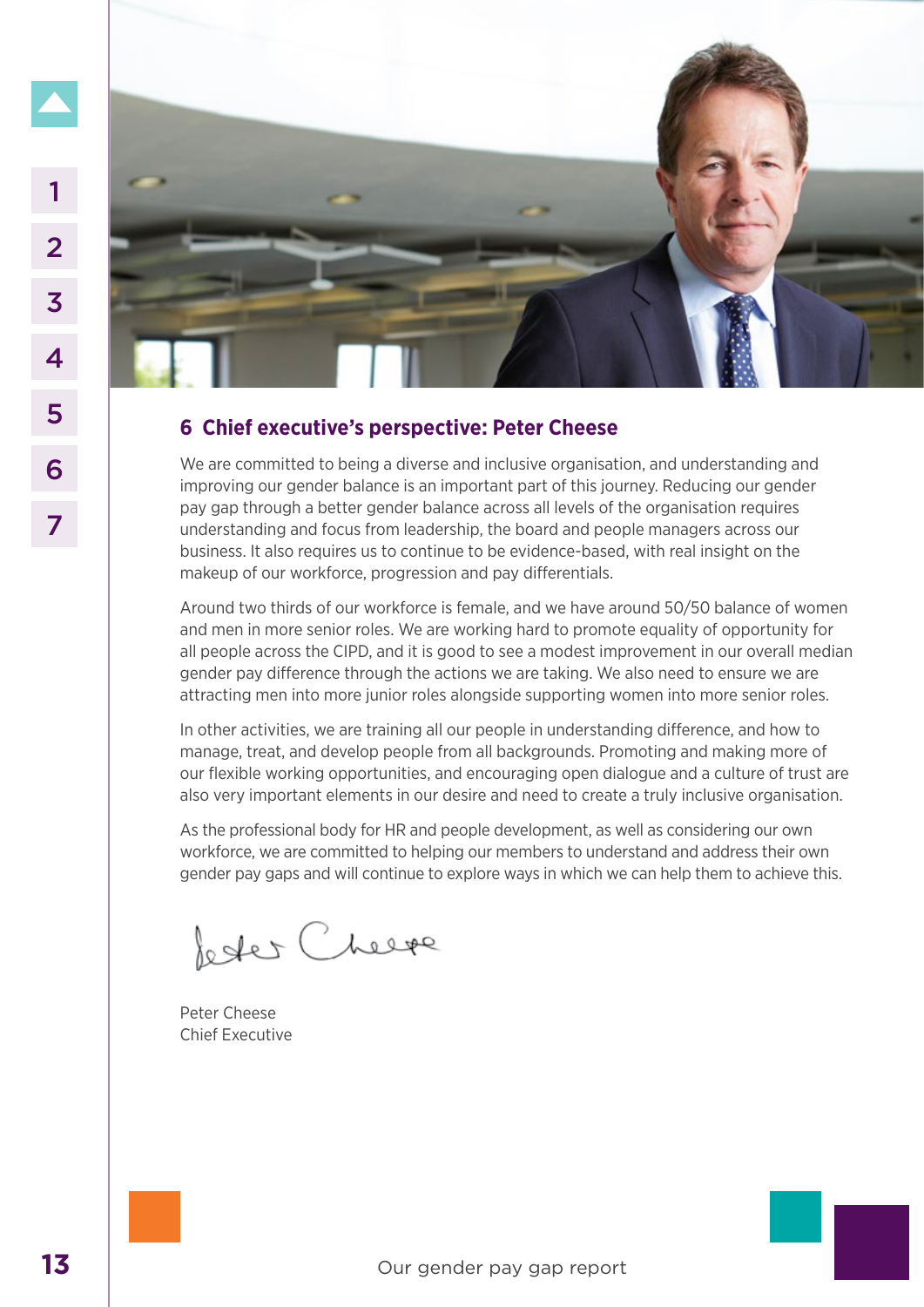# **7 Our wider work on pay and transparency**

## **Gender pay gap reporting**

The CIPD has helped shape the gender pay gap regulations since the initial consultation on reporting in 2015, steering government away from a league table approach towards encouraging narrative reporting, on the grounds that this was more likely to lead to positive and sustainable action on closing the gap. The CIPD was amongst the first 250 organisations to publish its gender pay gap data and supporting narrative in 2017 and created a guide on gender pay gap reporting to support CIPD members and the wider HR community on their own reporting journey.

## **Ethnicity pay gap reporting**

In October 2018 the CIPD signed the new Race at Work Charter, which aims to help tackle the barriers facing ethnic minority people in the workplace today. The Charter is composed of five principal calls to action for leaders and organisations across all sectors, a key one being the commitment to capture and publicise ethnicity pay gap reporting. The CIPD will also be feeding in the views of its members to the government consultation on ethnicity pay gap reporting and providing HR with relevant support once the framework for reporting has been established.

## **Executive pay**

In 2017 and 2018 we partnered with the High Pay Centre to release an analysis of FTSE 100 CEO pay packages in order to highlight the gap between average workers and the top executives in organisations, calling for a broader definition of performance, a new approach to rewarding employees, (including executives), and a change to the existing governance structure so that directors review how all people are recruited, managed, developed and rewarded. We have explored the impact that high executive pay has on the wider workforce and the behavioural science of executive reward. The CIPD has also played an active role in discussions around the requirement for companies with more than 250 employees to publish their CEO pay ratios, which will come into effect from 2019. The CIPD has been voluntarily publishing its own CEO pay ratio since 2015. 1<br>
In car car of general standard scheme general way from a league on reporting in 2015, steering government away from a league encouraging narrative in equalistical standard and subsering the grap report of the product St

## **A living wage employer**

The CIPD is a Living Wage employer, and in 2018 we received the Living Wage Champion Award for Innovation. The award was given to a pilot scheme that the CIPD designed to encourage its members to become champions for the Living Wage and inspire others to sign up. This initiative was part of the CIPD's broader work in addressing key workplace issues through in-work campaigning and proving that people professionals can play a huge part in driving positive change, both in the workplace and the community.